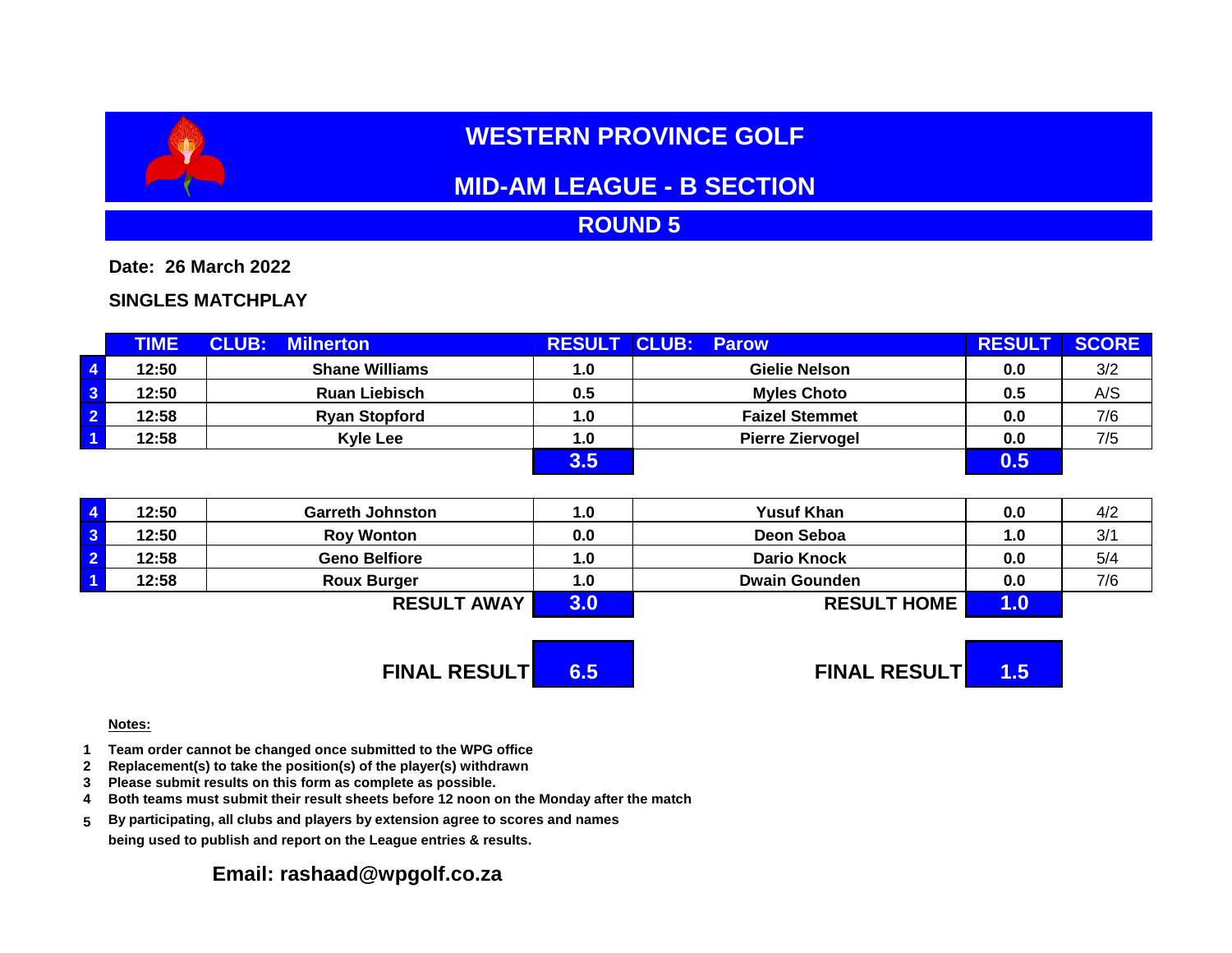

# **WESTERN PROVINCE GOLF**

## **MID-AM LEAGUE - B SECTION**

**ROUND 5**

**Date: 26 March 2022**

**SINGLES MATCHPLAY**

| <b>TIME</b> | <b>CLUB: Somerset West</b> |     | RESULT CLUB: Rondebosch  | <b>RESULT</b> | <b>SCORE</b> |
|-------------|----------------------------|-----|--------------------------|---------------|--------------|
| 13:20       | <b>Chris Clark</b>         | 0.0 | <b>Sandro Florentino</b> | 1.0           | 4/3          |
| 13:20       | lan Truter                 | 0.0 | <b>Mike Knoetze</b>      | 1.0           | 2/1          |
| 13:30       | <b>Isaag Bezuidenhout</b>  | 1.0 | <b>Shane Howe</b>        | 0.0           | 3/2          |
| 13:30       | <b>Adam Botha</b>          | 0.0 | <b>Wayne Melle</b>       | 1.0           | 4/2          |
|             | <b>RESULT HOME</b>         |     |                          |               |              |

|                         | 13:00 | <b>Paul Harrington</b> | 0.0 | Nazeem Mohammed    | 1.0 | 5/3 |
|-------------------------|-------|------------------------|-----|--------------------|-----|-----|
| $\overline{\mathbf{3}}$ | 13:00 | Dale Middleton         | 0.0 | <b>Hyunjig Lee</b> | 1.0 | 4/2 |
| $\overline{\mathbf{2}}$ | 13:09 | <b>Gerhard Lotter</b>  | 0.0 | <b>Ashie Price</b> | 1.0 | 5/4 |
|                         | 13:09 | <b>Carlo Wyngaard</b>  | 1.0 | <b>AB Price</b>    | 0.0 | 2/1 |
|                         |       | <b>RESULT AWAY</b>     |     | <b>RESULT HOME</b> |     |     |



#### **Notes:**

- **1 Team order cannot be changed once submitted to the WPG office**
- **2 Replacement(s) to take the position(s) of the player(s) withdrawn**
- **3 Please submit results on this form as complete as possible.**
- **4 Both teams must submit their result sheets before 12 noon on the Monday after the match**
- **5 By participating, all clubs and players by extension agree to scores and names being used to publish and report on the League entries & results.**

### **Email: rashaad@wpgolf.co.za**